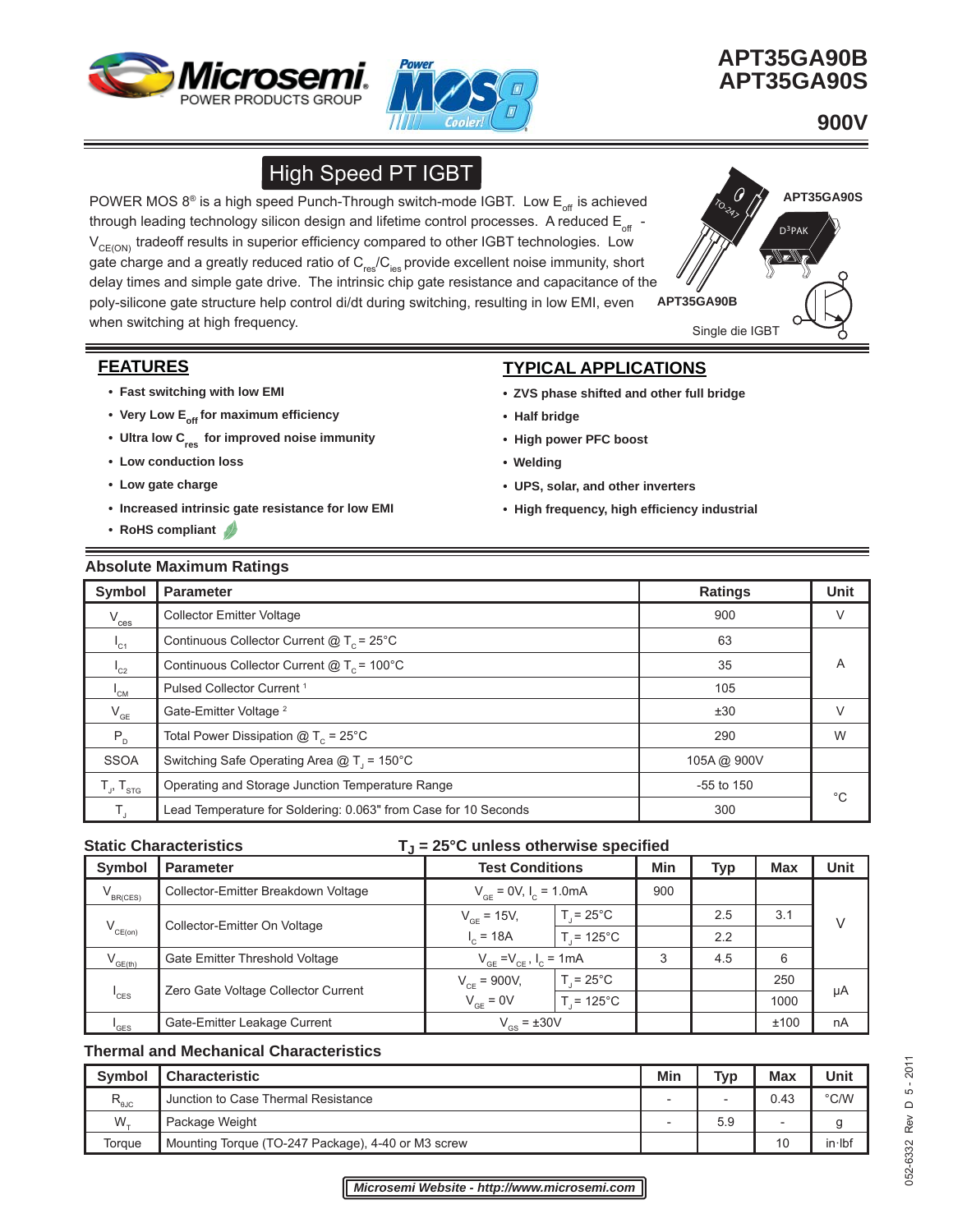### **Dynamic Characteristics** T<sub>J</sub> = 25°C unless otherwise specified

**APT35GA90B\_S**

| <b>Symbol</b>                                       | <b>Parameter</b>              | <b>Test Conditions</b>                                                             | Min | <b>Typ</b> | <b>Max</b> | Unit |
|-----------------------------------------------------|-------------------------------|------------------------------------------------------------------------------------|-----|------------|------------|------|
| $C_{\rm ies}$                                       | Input Capacitance             | Capacitance                                                                        |     | 1934       |            |      |
| $\mathsf{C}_{\textup{oes}}$                         | Output Capacitance            | $V_{GF} = 0V, V_{CE} = 25V$                                                        |     | 173        |            | pF   |
| $C_{\underline{\text{res}}}$                        | Reverse Transfer Capacitance  | $f = 1$ MHz                                                                        |     | 28         |            |      |
| $Q_g^3$                                             | <b>Total Gate Charge</b>      | Gate Charge                                                                        |     | 84         |            |      |
| $\mathsf{Q}_\mathsf{ge}$                            | Gate-Emitter Charge           | $V_{GE}$ = 15V                                                                     |     | 14         |            |      |
|                                                     | Gate- Collector Charge        | $V_{CF}$ = 450V                                                                    |     | 34         |            | nC   |
| $\mathsf{Q}_{\mathrm{gc}}$                          |                               | $I_c = 18A$                                                                        |     |            |            |      |
| <b>SSOA</b>                                         | Switching Safe Operating Area | $T_{\text{I}}$ = 150°C, R <sub>G</sub> = 10Ω <sup>4</sup> , V <sub>GE</sub> = 15V, | 105 |            |            | A    |
|                                                     |                               | L= 100uH, $V_{CF}$ = 900V                                                          |     |            |            |      |
| $t_{\text{d}(on)}$                                  | Turn-On Delay Time            | Inductive Switching (25°C)                                                         |     | 12         |            |      |
| t <sub>r</sub>                                      | <b>Current Rise Time</b>      | $V_{cc}$ = 600V                                                                    |     | 15         |            |      |
| $t_{\text{d(off)}}$                                 | Turn-Off Delay Time           | $V_{GE}$ = 15V                                                                     |     | 104        |            | ns   |
| t,                                                  | <b>Current Fall Time</b>      | $I_c = 18A$                                                                        |     | 86         |            |      |
| $\mathsf{E}_{\underline{\underline{\mathrm{on2}}}}$ | Turn-On Switching Energy      | $R_{\alpha}$ = 10 $\Omega^4$                                                       |     | 642        |            |      |
| $E_{\text{off}}^{\quad 6}$                          | Turn-Off Switching Energy     | $T_{\parallel}$ = +25°C                                                            |     | 382        |            | μJ   |
| $t_{\text{d}(on)}$                                  | Turn-On Delay Time            | Inductive Switching (125°C)                                                        |     | 11         |            |      |
| $t_{\rm r}$                                         | <b>Current Rise Time</b>      | $V_{cc}$ = 600V                                                                    |     | 14         |            |      |
| $\mathfrak{t}_{\scriptscriptstyle \sf d(off)}$      | Turn-Off Delay Time           | $V_{GE}$ = 15V                                                                     |     | 154        |            | ns   |
| t,                                                  | <b>Current Fall Time</b>      | $I_c = 18A$                                                                        |     | 144        |            |      |
| $\mathsf{E}_{\scriptscriptstyle{\mathsf{on2}}}$     | Turn-On Switching Energy      | $R_{\alpha}$ = 10 $\Omega^4$                                                       |     | 1044       |            |      |
| $E_{\text{off}}^{\ 6}$                              | Turn-Off Switching Energy     | $T_{j}$ = +125°C                                                                   |     | 907        |            | μJ   |

1 Repetitive Rating: Pulse width and case temperature limited by maximum junction temperature.

2 Pulse test: Pulse Width < 380*μs*, duty cycle < 2%.

3 See Mil-Std-750 Method 3471.

4 R<sub>c</sub> is external gate resistance, not including internal gate resistance or gate driver impedance. (MIC4452)

 $5 E_{on2}$  is the clamped inductive turn on energy that includes a commutating diode reverse recovery current in the IGBT turn on energy loss. A combi device is used for the clamping diode.

 $6 E_{\text{off}}$  is the clamped inductive turn-off energy measured in accordance with JEDEC standard JESD24-1.

**Microsemi reserves the right to change, without notice, the specifi cations and information contained herein.**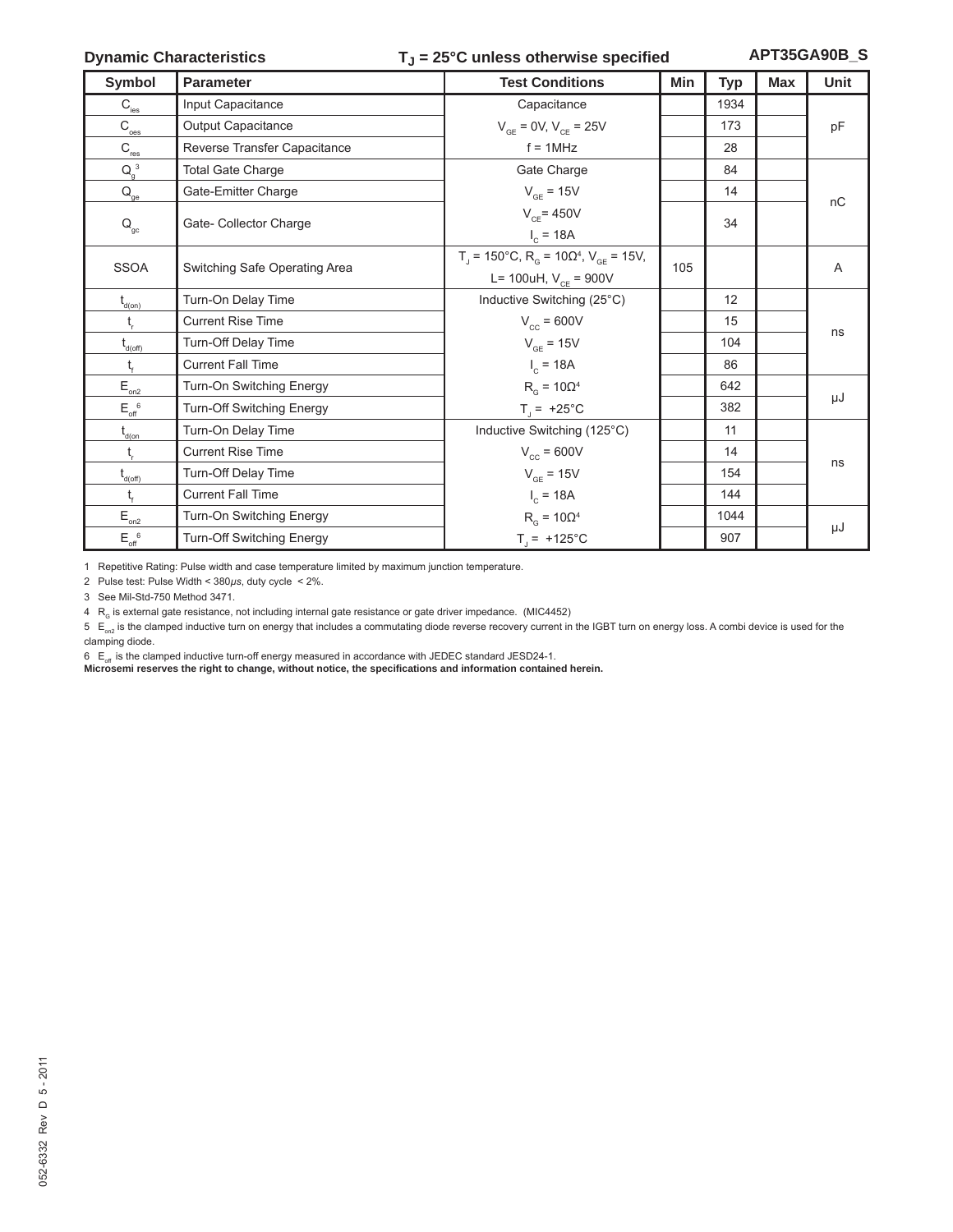#### **Typical Performance Curves APT35GA90B\_S**



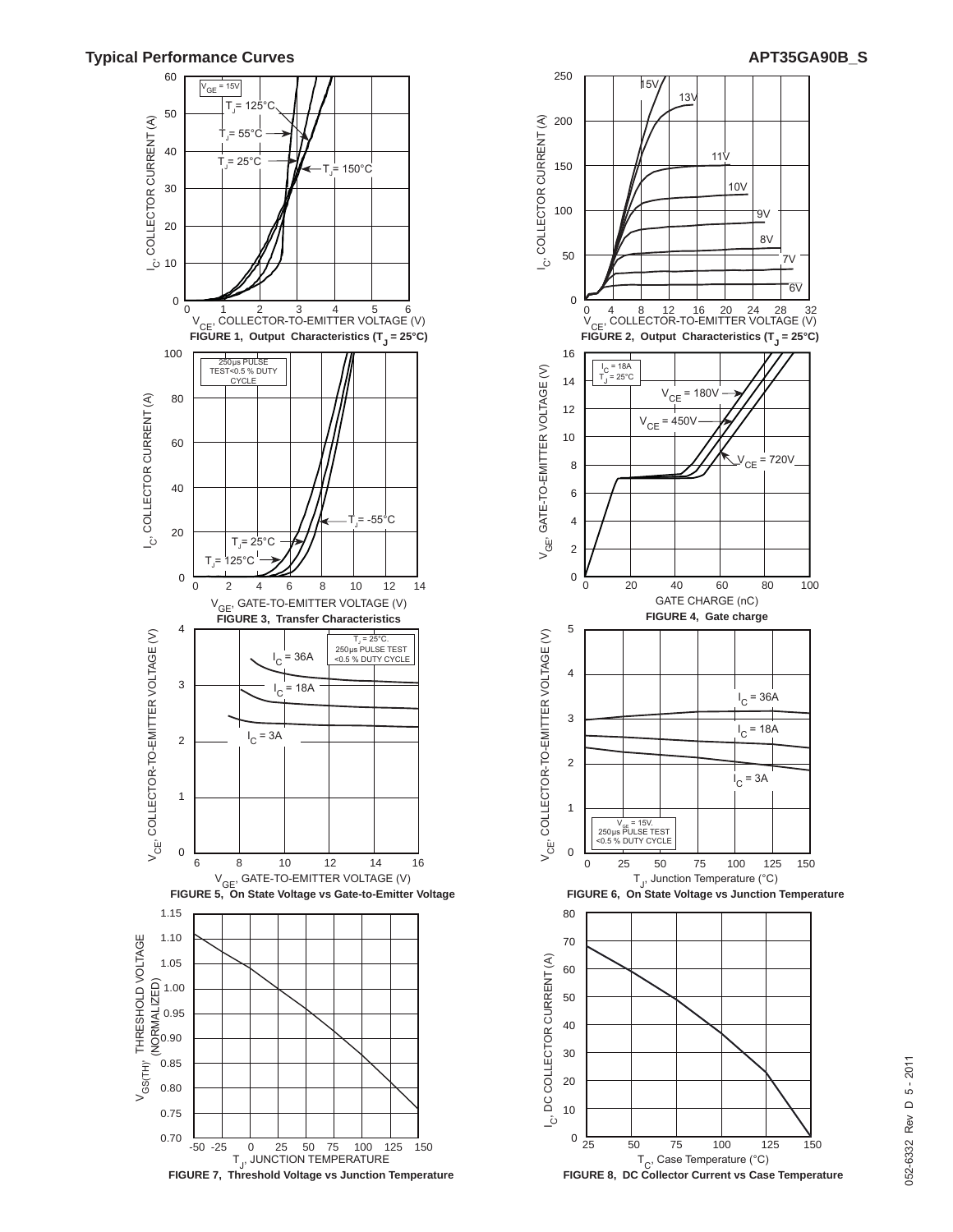#### **Typical Performance Curves APT35GA90B\_S**





**FIGURE 16, Switching Energy Losses vs Junction Temperature**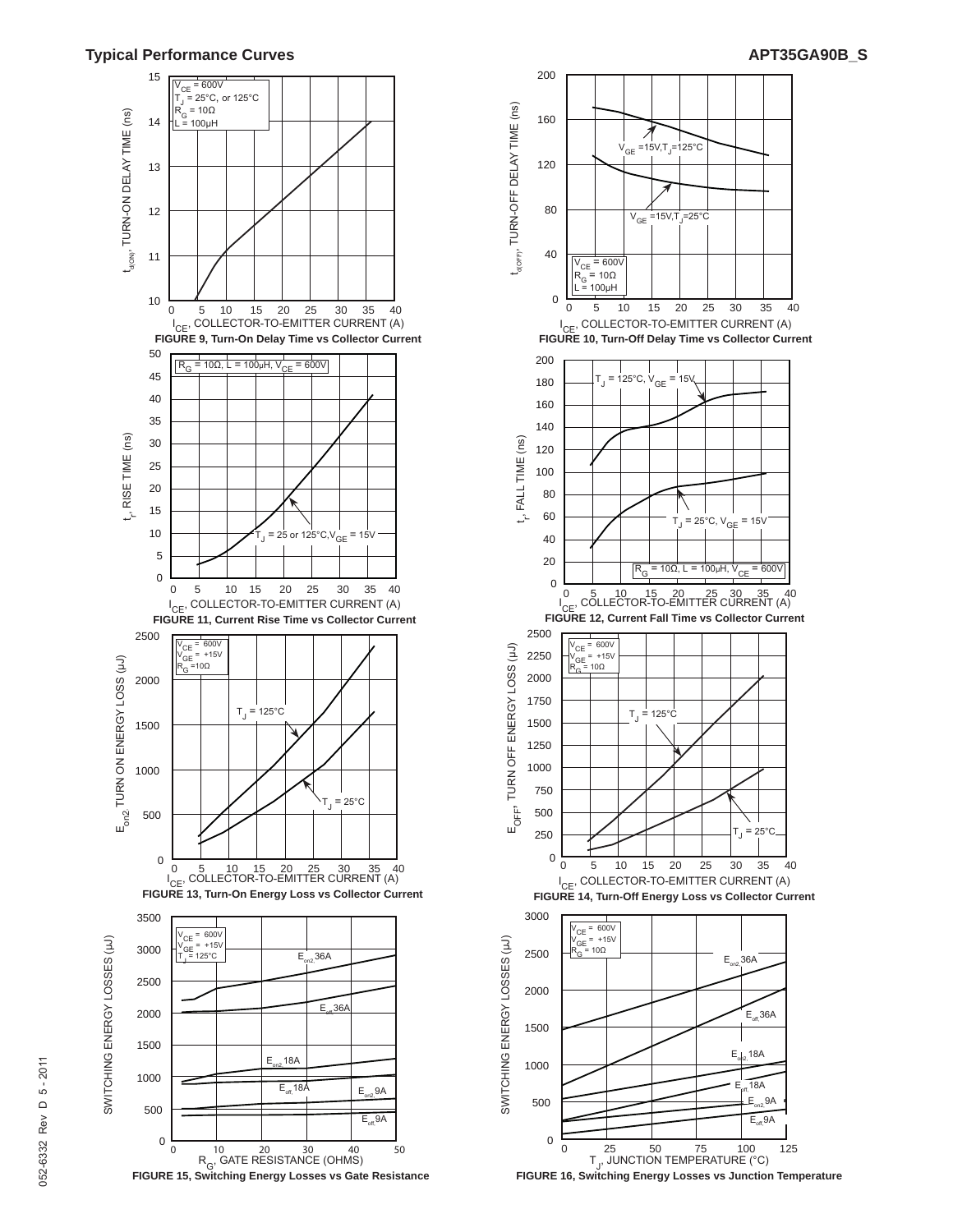### **Typical Performance Curves APT35GA90B\_S**